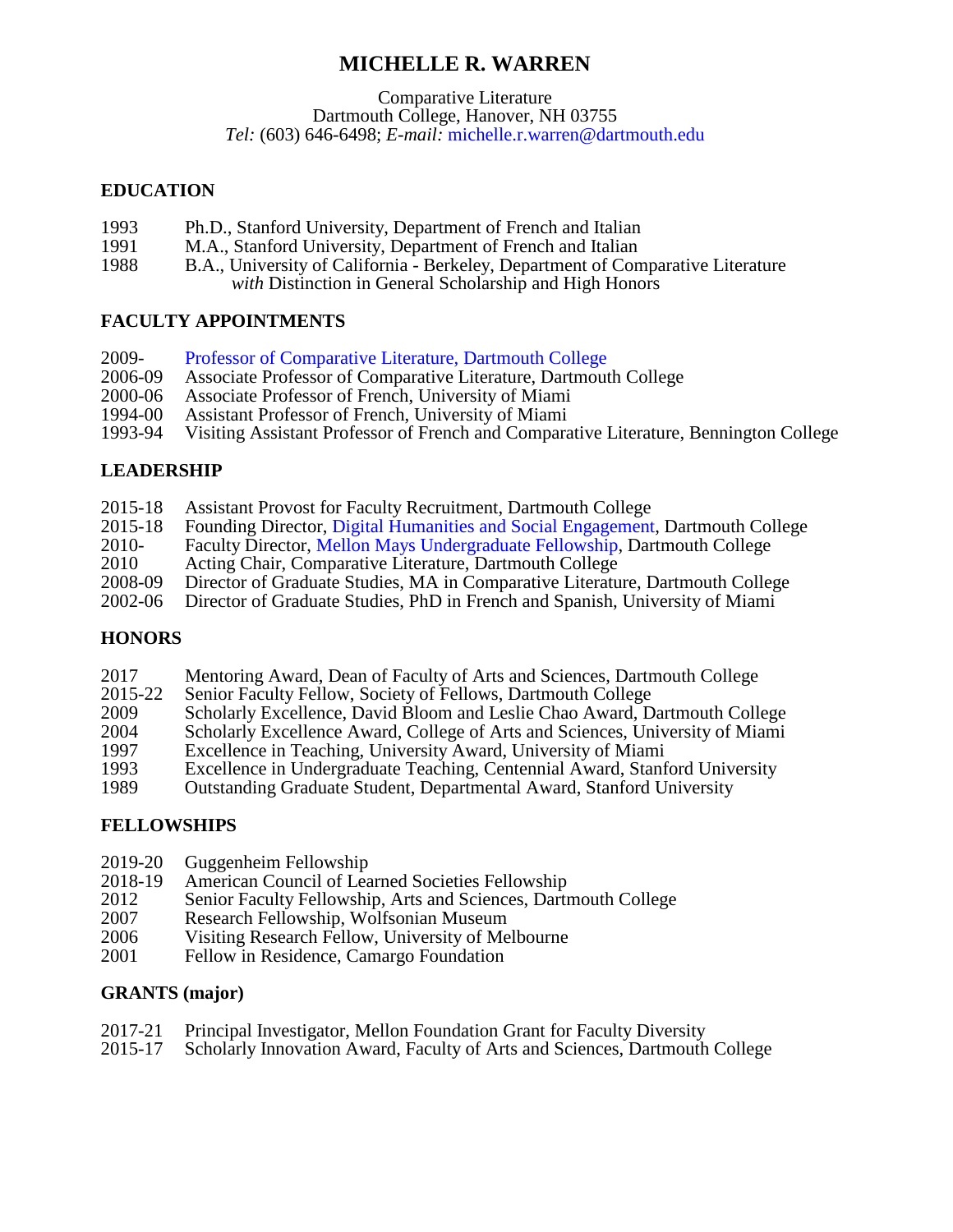### **PUBLICATIONS**

#### *Books*

- 2021 *A Medieval Book in the Digital Dark Ages*. Stanford: Stanford University Press (under contract; in preparation; title tentative)
- <sup>2011</sup> *Creole Medievalism: Colonial France and Joseph Bédier's Middle Ages*[.](https://books.google.com/books?id=UrzZlnDGKsQC&printsec=frontcover&source=gbs_ge_summary_r&cad=0#v=onepage&q&f=false) Minneapolis: University of Minnesota Press, 2011.
- <sup>2000</sup> *History on the Edge: Excalibur and the Borders of Britain, 1100-1300*[.](https://books.google.com/books?id=Sav8kxWEOXsC&printsec=frontcover&dq=isbn:0816634912&hl=en&sa=X&ved=0ahUKEwiPl5y9ouTVAhVRfiYKHR6CDY0Q6AEIJjAA#v=onepage&q&f=false) Minneapolis: University of Minnesota Press, 2000.

#### *Edited Collections*

- <sup>2014</sup> Editor, *Philology and the Mirage of Time*, special issue of *postmedieval* 5.4 (2014). Introduction, ["Shimmering Philology,](https://www.academia.edu/9972958/Shimmering_Philology)" 389-97.
- <sup>2014</sup> Editor, *Situating the Middle English Prose* Brut, special issue of *Digital Philology* 3.2 (2014). Introduction, ["Situating Digital Archives,](https://www.academia.edu/10012707/Situating_Digital_Archives)" 169-77.
- <sup>2004</sup> Co-editor, *Arts of Calculation: Quantifying Thought in Early Modern Europe*[,](https://www.academia.edu/5130445/Arts_of_Calculation_Quantifying_Thought_in_Early_Modern_Europe) with David Glimp. New York: Palgrave Macmillan, 2004. Co-author, "Introduction," xv-xxix.
- <sup>2003</sup> Co-editor, *Postcolonial Moves: Medieval through Modern*[,](https://books.google.co.in/books?id=pefIAAAAQBAJ&printsec=copyright#v=onepage&q&f=false) with Patricia Clare Ingham. New York: Palgrave Macmillan, 2003. Co-author, introduction: "Postcolonial Modernity and The Rest of History," 1-15.

#### *Articles*

- <sup>2019</sup> ["Modern Theoretical Approaches to Medieval Translation.](https://digitalcommons.dartmouth.edu/facoa/3975/)" *Companion to Medieval Translation*. Ed. Jeanette Beer. Leeds: ARC Humanities Press. 179-88.
- 2019 ["La chevalerie à la créole.](http://www.romanischestudien.du/index.php/rst/article/view/461)" Trans. Charlotte Perrin. *Romanische Studien* 5 (2019): 141-57.
- Ed. Nicola MacDonald and Katherine Little. Oxford: Oxford University Press, 2018. 205-22.<br>
<sup>2018</sup> "Remix the Medieval Manuscript: Experiments in Digital Infrastructure." *Archive Journal*
- 2018 ["Remix the Medieval Manuscript: Experiments in Digital Infrastructure.](http://www.archivejournal.net/essays/remix-the-medieval-manuscript-experiments-with-digital-infrastructure/)" *Archive Journal* (co-author with Bay Lauris ByrneSim and Laura Braunstein) (September 2018, online)
- 2018 ["Chaucer and the Future of World Literature.](https://sites.dartmouth.edu/RemixBrut/2019/03/28/translation-and-world-literature/)" *Chaucer's Global Compaignye*. Eds. Candace Barrington and Jonathan Hsy. *Literature Compass* 15.6 (May 9, 2018, online): page e12446.
- 2017 ["Philology of Ruins.](https://www.academia.edu/34072950/Philology_in_Ruins)" *Florilegium* 32 (2015 [sic]): 59–76.
- 2016 ["On the Line of the Law: The London Skinners and the Biopolitics of Fur.](https://www.academia.edu/34073041/London_Skinners_and_the_Biopolitics_of_Fur)" *The Politics of Ecology: Land, Life, and the Law in Medieval Britain*. Ed. Randy Schiff and Joseph Taylor. Columbus: Ohio State University Press, 2016. 107-26.
- <sup>2015</sup> "['The Last Syllable of Modernity': Chaucer in the Caribbean.](https://www.academia.edu/12032111/Chaucer_in_the_Caribbean)" *postmedieval* 6.1 (2015): 79-93.
- <sup>2014</sup> "The Dartmouth *Brut*[: Conservation, Authenticity, Dissemination.](https://www.academia.edu/10143246/Conservation_Authenticity_Dissemination)" With Deborah Howe. *Digital Philology* 3.2 (2014): 178-95.
- <sup>2014</sup> "*The Song of Roland*: How the Middle Ages Aren't Old." *Cambridge Journal of Postcolonial Literary Inquiry* 1.2 (2014): 281-91
- <sup>2014</sup> ["How to Judge a Book By Its Cover.](https://www.academia.edu/7043402/Chaucer_Canterbury_Tales_How_to_Judge_a_Book_by_Its_Cover)" *Approaches to Teaching Chaucer's* Canterbury Tales.Ed. Frank Grady and Peter Travis. New York: Modern Language Association, 2014. 111-14.
- <sup>2013</sup> ["The Politics of Textual Scholarship.](https://www.academia.edu/5400614/Politics_of_Textual_Scholarship)" *The Cambridge Companion to Textual Scholarship*.<br>
Ed. Neil Fraistat and Julia Flanders. Cambridge: Cambridge University Press, 2013. 119-33.<br>
<sup>2012</sup> "Classicism, Medievalism,
- 2012 ["Classicism, Medievalism, and the Postcolonial.](https://www.academia.edu/5140307/Classicism_Medievalism_and_the_Postcolonial)" *Exemplaria* 24.3 (2012): 282-92.
- ["Translating English Literary History.](https://www.academia.edu/3816605/Translating_English_Literary_History)" *JEGP: Journal of English and Germanic Philology* 110.4 (2011): 489-515.
- 2011 ["Prose Romance.](https://www.academia.edu/34278612/French_Prose_Romance)" *Cambridge History of French Literature*. Ed. William Burgwinkle, Nicholas Hammond, and Emma Wilson. Cambridge: Cambridge University Press, 2011. 153-63.
- 2010 "*La chanson de Roland* et l'objet arabe." *Travaux de littérature* 23 (2010): 21-30.
- <sup>2</sup> ["Relating Philology, Practicing Humanism.](https://www.academia.edu/3816609/Relating_Philology_Practicing_Humanism)" *PMLA* 125.2 (2010): 283-88.<br><sup>\*</sup> Translated into Vietnamese, *Tap chi văn học* (July 2015): 70-77.

2009 "La Troisième République entre Moyen Age et Colonie." Un transfert culturel à La Réunion:<br>l'idéal républicain. Ed. Prosper Eve. Saint-André: Océan Éditions, 2009.

\* Abridged version: "La Réunion et la Troisième République: entre moyen âge et colonie."